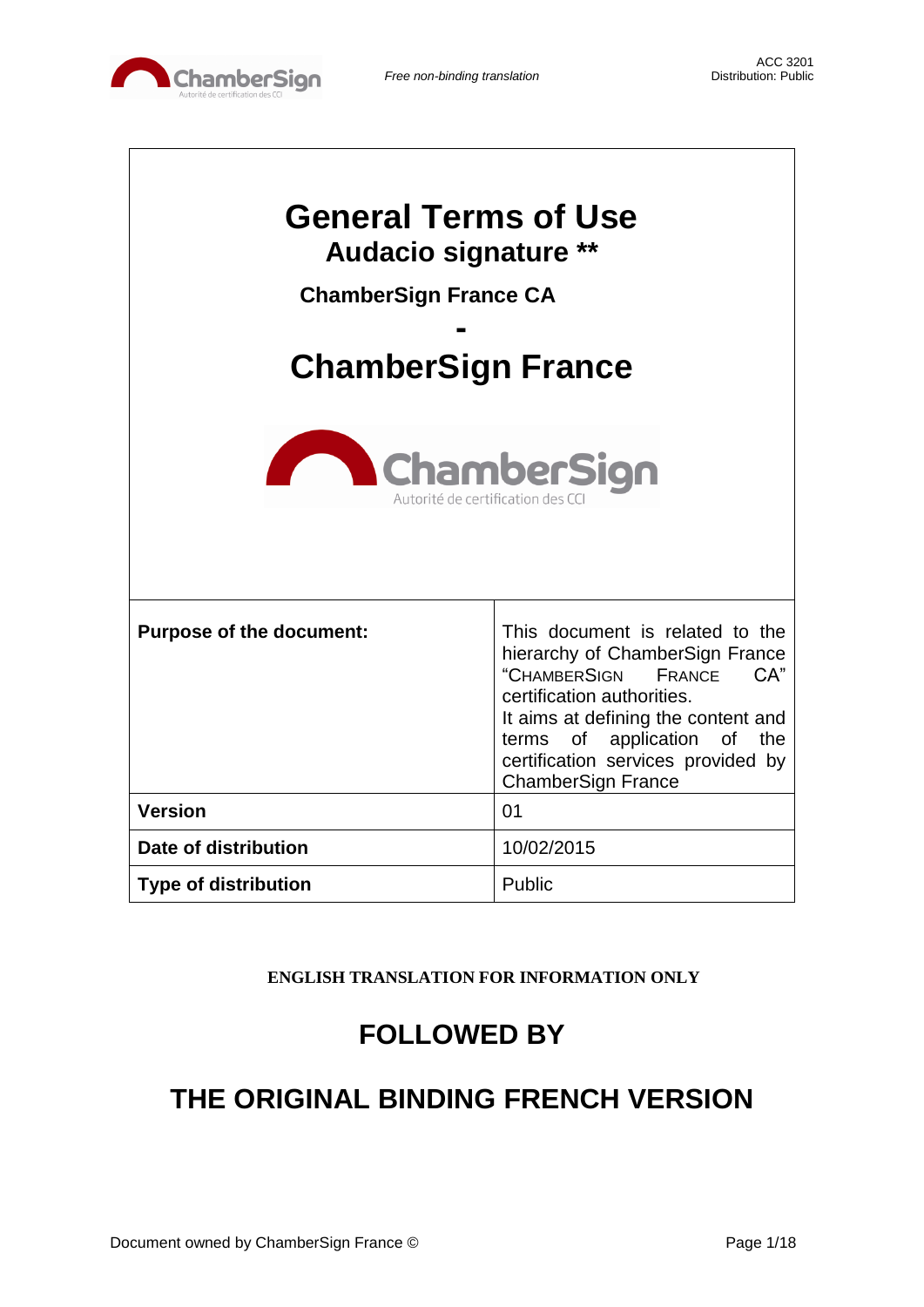

# **CONTENTS**

## **ENGLISH TRANSLATION FOR INFORMATION ONLY**

| 1.               | <b>INTRODUCTION</b>                                       | 3                  |
|------------------|-----------------------------------------------------------|--------------------|
| $\overline{2}$ . | <b>DEFINITIONS</b>                                        | 3                  |
| 3 <sub>l</sub>   | <b>PURPOSE</b>                                            | 5                  |
| 4.               | <b>CONTACT</b>                                            | $\overline{5}$     |
| 5.               | <b>TERM - APPLICATION</b>                                 |                    |
| 6.               | REQUESTS FOR CERTICATES AND RENEWALS                      | $\frac{5}{5}$      |
| 6.1              | REGISTRATION OF CERTIFICATE APPLICATION FILES             | $\overline{5}$     |
| 6.2              | <b>VERIFICATION OF THE REQUEST</b>                        | 5                  |
| 6.3              | <b>REJECTION OF THE REQUEST</b>                           | 6                  |
| 6.4              | <b>ISSUANCE OF THE CERTIFICATE</b>                        | 6                  |
| 6.5              | <b>ACCEPTANCE OF THE CERTIFICATE</b>                      | 6                  |
| 6.6              | <b>ASSISTANCE</b>                                         | 7                  |
| 6.7              | <b>RENEWAL</b>                                            | 7                  |
| 6.8              | AMENDMENT OF THE CERTIFICATE                              | $\overline{7}$     |
| 6.9              | <b>CERTIFICATION UNBLOCKING</b>                           | $\overline{7}$     |
| 7.               | <b>CONDITIONS FOR USING CERTIFICATES AND RESTRICTIONS</b> | 8                  |
| 8.               | <b>CERTIFICATE VERIFICATION PROCEDURE</b>                 | 8                  |
| 9.               | <b>REVOCATION OF THE CERTIFICATE</b>                      | $\overline{\bf 8}$ |
| 10.              | <b>CHAMBERSIGN'S OBLIGATIONS</b>                          | 9                  |
| 11.              | <b>CLIENT'S OBLIGATIONS</b>                               | 10                 |
| 12.              | <b>HOLDER'S OBLIGATIONS</b>                               | 11                 |
| 13.              | <b>OBLIGATIONS OF CERTIFICATE USERS</b>                   | 12                 |
| 14.              | PRICE AND PAYMENT                                         | 12                 |
| 13.1.            | <b>PRICE</b>                                              | 12                 |
| 13.2.            | <b>INVOICING</b>                                          | 13                 |
| 15.              | <b>LIABILITY</b>                                          | 14                 |
| 16.              | <b>INSURANCE</b>                                          | 15                 |
| 17.              | <b>CONFIDENTIALITY</b>                                    | 15                 |
| 18.              | <b>INTELLECTUAL PROPERTY</b>                              | 15                 |
| 19.              | PERSONAL DATA                                             | 16                 |
| 20.              | <b>TERMINATION OF THE SUBSCRIPTION</b>                    | 16                 |
| 21.              | <b>CONSERVATION</b>                                       | 17                 |
| 22.              | <b>NULLITY</b>                                            | 17                 |
| 23.              | <b>ENTIRE AGREEMENT</b>                                   | 17                 |
| 24.              | <b>DISPUTE SETTLEMENT - JURISDICTION - APPLICABLE LAW</b> | 17                 |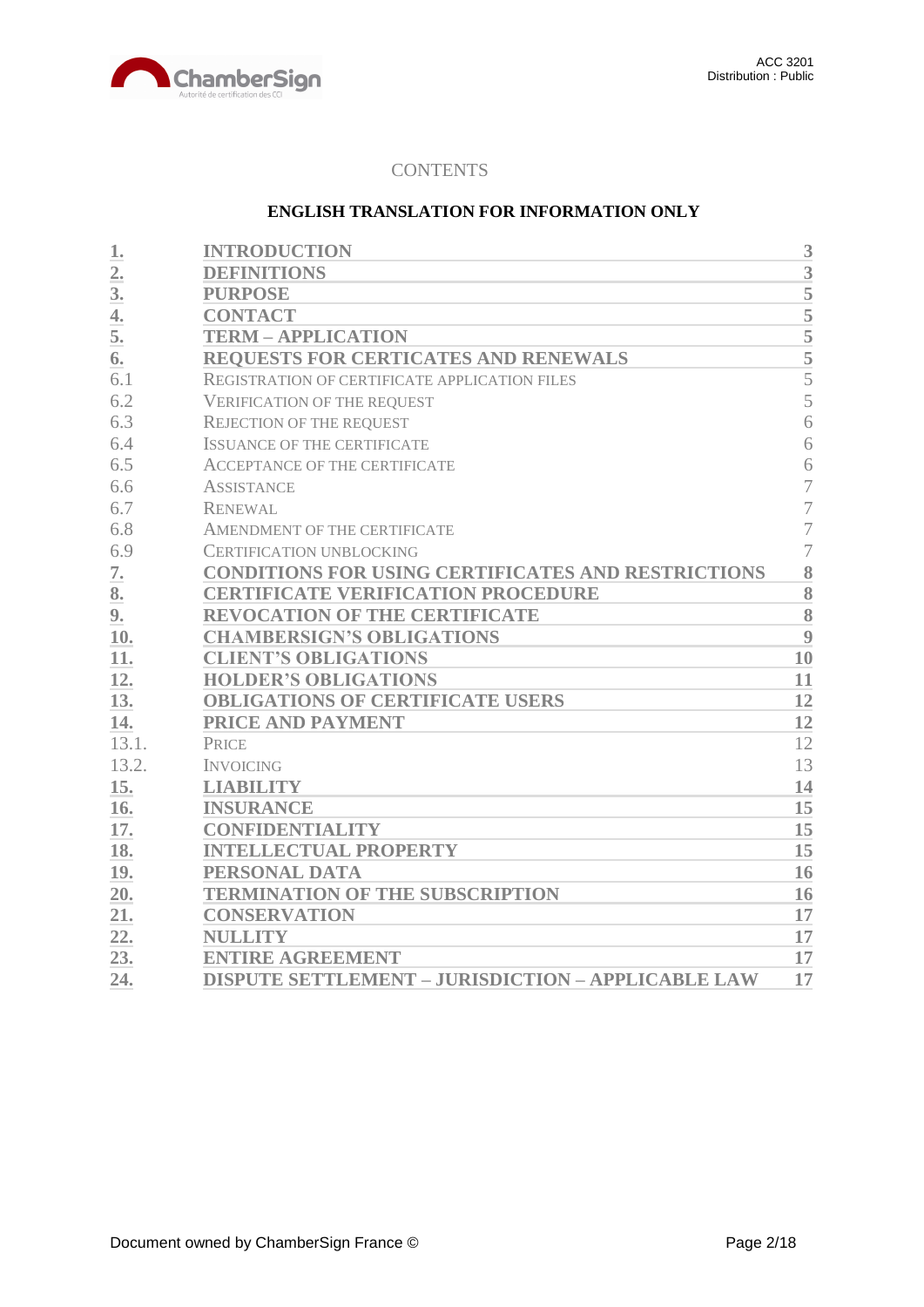

# <span id="page-2-0"></span>**1. INTRODUCTION**

1. ChamberSign France provides its Client and its Legal Representative, the Holder and the Certificate User with certification services.

2. Any use of the services offered implies the consultation and unreserved acceptance of these General Terms.

3. The Client, its Legal Representative, the Holder and the Certificate User acknowledge that they have read, understood and approved these General Terms and the CP of the Audacio Certificate Signature \*\* Certificate of ChamberSign France CA 1.2.250.1.96.1.7.2.1.1, accept their content in full and acknowledge that they are bound by all of their provisions.

4. The Client, its Legal Representative, the Holder and the Certificate User acknowledge that they have the necessary skills and means for using the Certificates.

5. The Client, its Legal Representative, the Holder and the Certificate User acknowledge that they are aware of the type, purpose and terms of using the Certificates and have claimed and obtained the information required for using the Certificates in full knowledge of the facts.

# <span id="page-2-1"></span>**2. DEFINITIONS**

6. The terms defined below shall have the following meanings between the parties:

- "User Application": means the application services using Certificates issued by ChamberSign France for purposes of signature of the Holder;

- "Authentication": means the process which purpose is to verify the identity claimed by a person or a machine (hereinafter an "Entity")

- "Certification Authority" or "CA": means "ChamberSign France" the legal entity which, within an electronic certification service provider (CSP), is in charge, in the name and under the latter's liability, of applying a Certification policy and has the capacity to issue electronic Certificates in relation to this Certification policy. "ChamberSign France" is a Certification Authority qualified in article 7 of decree no. 2001-272 of  $30<sup>th</sup>$  March 2001 taken as application of article 1316-4 of the French Civil Code and regarding electronic signatures;

- "Delegated Certification Authority" or "AED": means one of the components of the IGC, approved by the CA, intervening to register Certificate requests, during the realisation of the one on one interview with the Holder and the delivery of the key physical medium;

**-** "Key Pair": means the couple of keys made up of one Public Key and one Private Key, generated in relation to a PKI-type of infrastructure (technical solutions based on Public-key cryptography);

**-** "Registration Office" or "RO": means one of the components of the IGC, approved by CA, intervening to check the identification information of the future Holder of a Certificate, as well as other specific attributes, before transferring the corresponding request to the appropriate KMI department;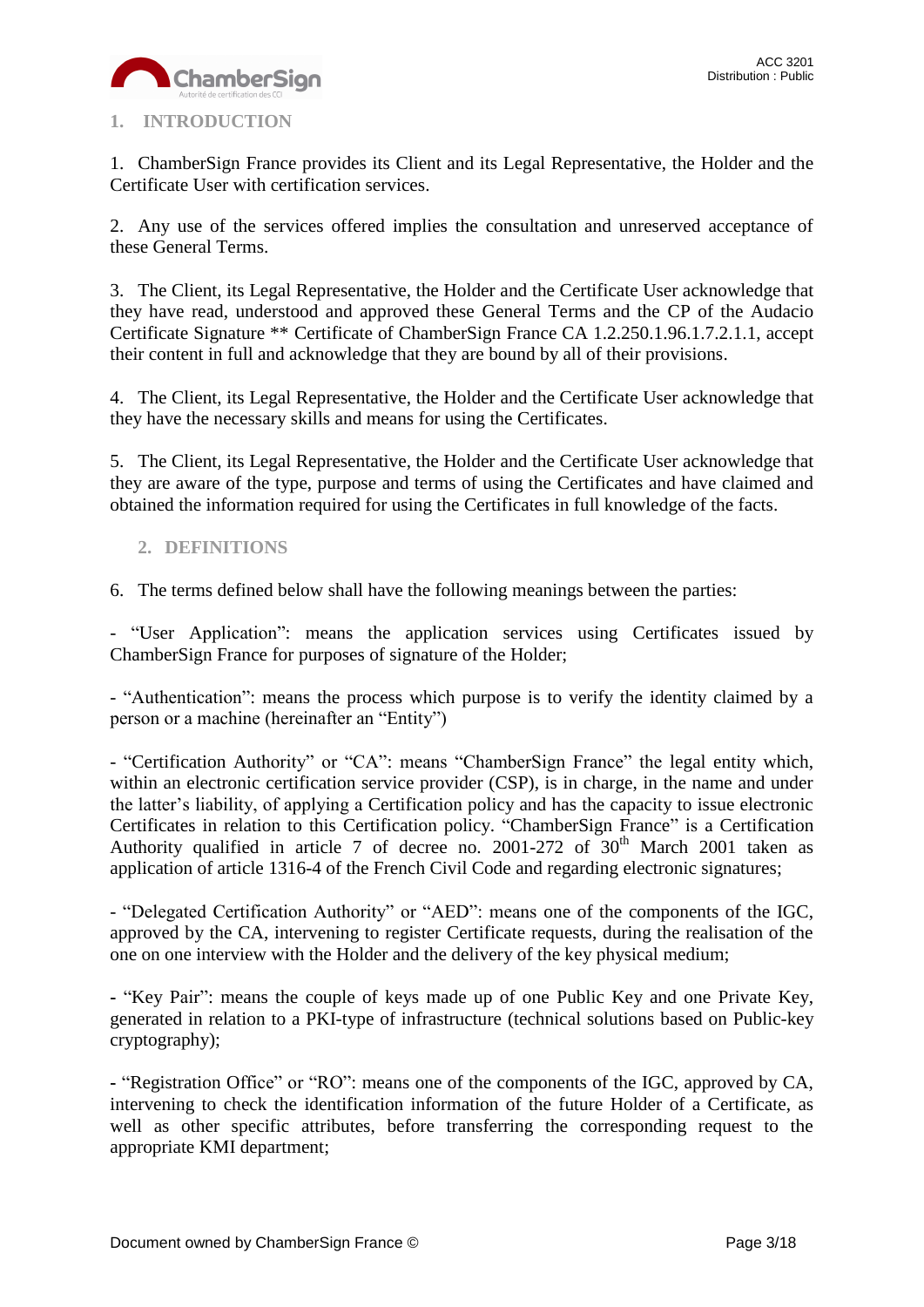

- "Certificate": means the electronic file certifying that a key pair belongs to the Holder or to the material element or software identified in the Certificate. The Certificate is signed by the Certification Authority;

- "Private Key": means a mathematical algorithm the Holder has to retain secretly;

- "Public Key": means a mathematical key disclosed and used to check a data received signature;

- "Client" means the Entity contracting with ChamberSign France to obtain an Audacio Certificate Signature \*\*. Any obligation binding the Client shall also bind its Legal Representative, the Certification Representative and the Holder;

- "Compromise": means the disclosure or suspected disclosure or loss of confidential informations as a result of infringing a security measure and leading to a possible loss in confidentiality and/or integrity of the data in question;

- "General Terms of Use" or "GTU": means the General Terms of Use herein.

**-** "Confidential Data": means together the Certificate Private Key, the withdrawal code and the activation code of the Private Key, which are the holder's strictly personal data which should absolutely be kept secret;

- "Entity": means the administrative authority or company defined broadly, i.e. also privatelaw legal entities such as associations;

- "Key Management Infrastructure" or "KMI": means the series of components, functions and processes devoted to managing cryptographic keys and their certificates used by trustworthy services;

- "LAR": means the list of Certification Authority revoked Certificates;

- "CRL": means the certificate revocation list;

- "Certification Representative" : means the person designated by the Client's Legal Representative to gather the documents necessary for the Certification requests, to realise the one on one interview with the Holders et to execute Certificate Revocation requests.

- "OID": means the object identifier identifying the Certification Authority's Certification Policy;

**-** "Certification Policy" or "CP" : means the series of rules and exigencies, identified by a name (OID), defining the standards with which ChamberSign France complies in relation to these terms and indicating the applicability of a Certificate to a particular community and/or to a class of applications with shared security standards;

- "Holder" : means the physical person identified in the Certificate as holder of the Private Key corresponding to the Public Key within this Certificate;

- "Legal Representative": means the Client's legal representative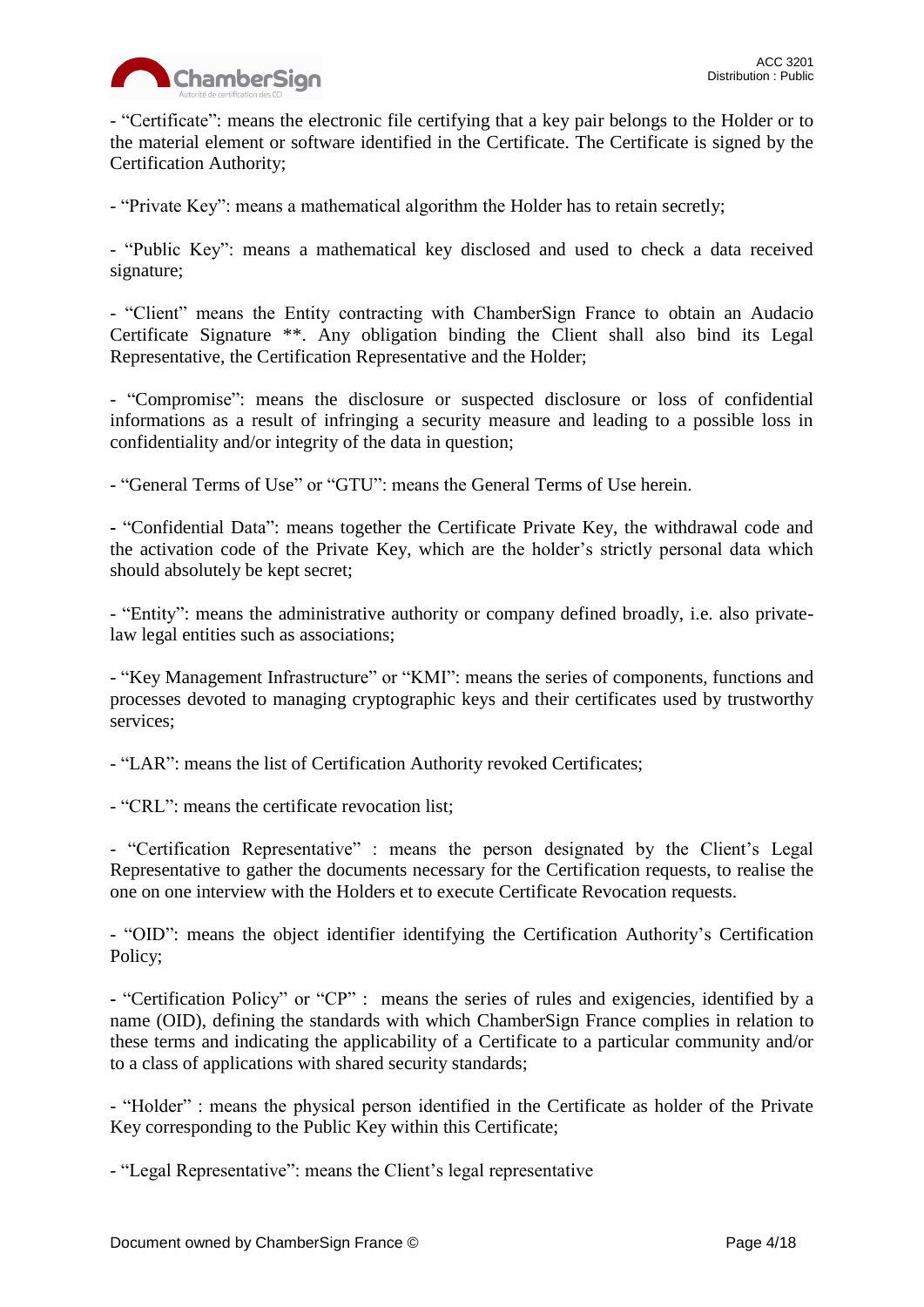

**-** "Revocation": means the action which aims at ceasing the validity of the certificate which has been revoked is recorded on the CRL;

**-** "Electronic Signature": means the use of a reliable identification process guaranteeing its relation with the deed to which it is attached, in accordance with applicable legislation;

-"Certificate User": means the entity or private individual receiving a Certificate and who relies on it for checking an authentication value from the Holder;

<span id="page-4-0"></span>**3. PURPOSE**

7. These GTU aim at defining the terms under which the Client can use the Certificates provided by ChamberSign France as Certification Authority in accordance with it Certification Policy.

## <span id="page-4-1"></span>**4. CONTACT**

8. Any request can be addressed to ChamberSign France – 46, avenue de la Grande Armée – 75858 PARIS Cedex 17.

# <span id="page-4-2"></span>**5. TERM – APPLICATION**

9. These GTU are binding on the Client, as from their signature and, in the absence of signature, as from the first use of the Certificate, which imply full and complete acceptance of the GTU. The Client vouches for these GTU being respected by the Certificate User.

10. The GTU are concluded and shall remain binding throughout the whole lifetime of the Certificate, a three years period, renewable once, without prejudice to any updates and changes to them that ChamberSign France commits to transmit to the Client.

11. Any use of the Certificate after the amendments or updates of the GTU implies full and complete acceptance of the new GTU by the Client.

## <span id="page-4-3"></span>**6. REQUESTS FOR CERTICATES AND RENEWALS**

## <span id="page-4-4"></span>**6.1 REGISTRATION OF CERTIFICATE APPLICATION FILES**

12. The Holder or the Legal Representative of the Client, as well as the Certification Representative may make a Certificate request by completing the Certificate request form on the ChamberSign France website: [www.chambersign.fr.](http://www.chambersign.fr/)

13. The supporting documents to be enclosed when making an initial Certificate request are specified in the subscription form.

14. The Client must send the required supporting documents by post, or present them directly to the RO.

#### <span id="page-4-5"></span>**6.2 VERIFICATION OF THE REQUEST**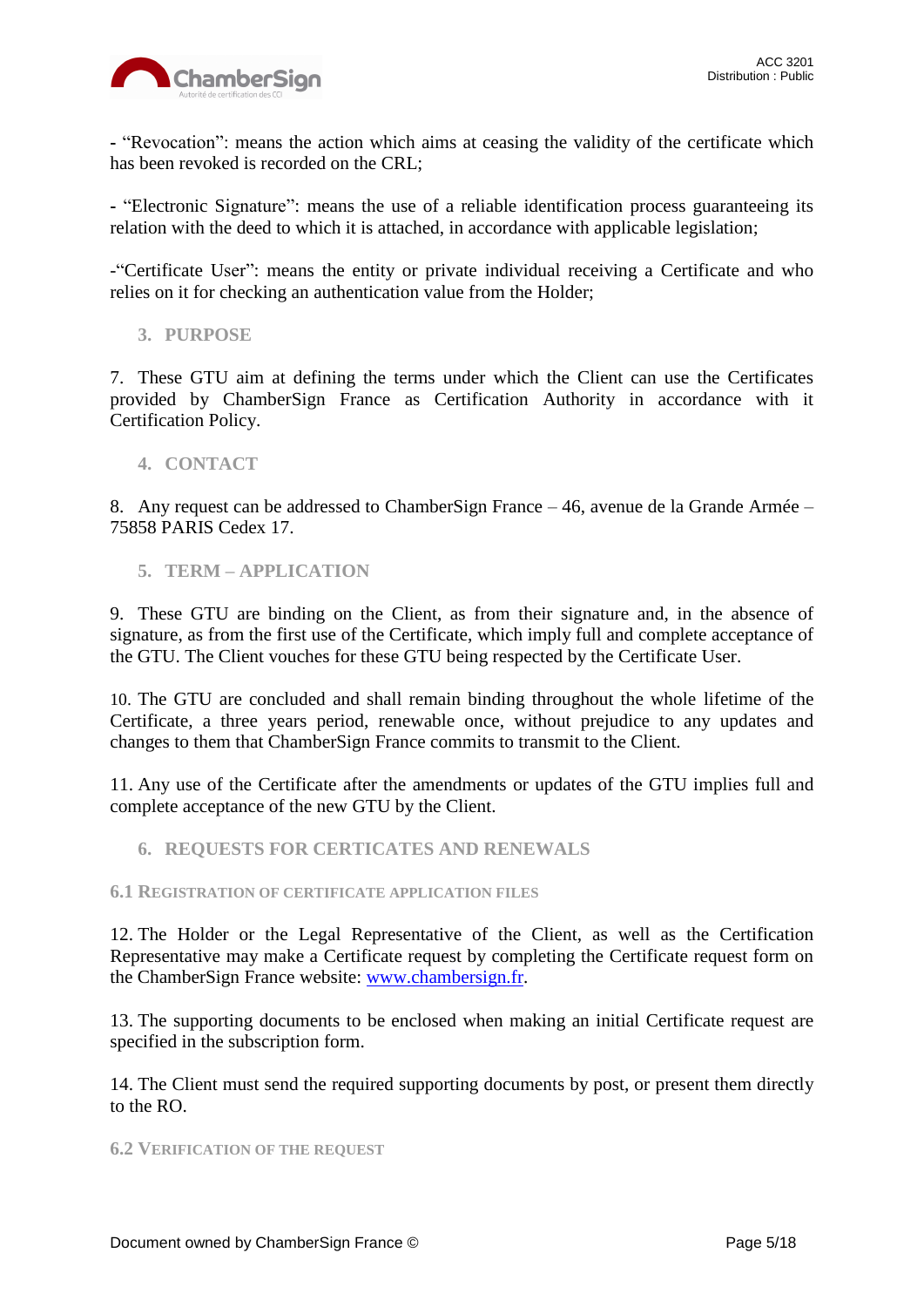

15. The RO performs the following operations:

- checks and confirms the identity of the future Holder;
- checks the coherency of the supporting documents presented;
- ensures that the future Holder is aware of the terms applicable for using the Certificate and of the GTU.

#### <span id="page-5-0"></span>**6.3 REJECTION OF THE REQUEST**

16. In the case of missing documents and after a reminder regarding the supply of these documents, the RO reserves the right to reject the certificate request.

17. It informs the Holder, the Certification Representative or the Legal Representative of the Client.

#### <span id="page-5-1"></span>**6.4 ISSUANCE OF THE CERTIFICATE**

18. After Authentication of the origin and verification of the integrity of the request sent by the RO, ChamberSign France generates the Certificate, the Holder's Key Pair, his/her Authentication mechanism and every element needed to a proper functioning of the Certificate.

19. Each certificate request is subject to a one-on-one meeting of the Holder with an RO, an agent of the AED, a ChamberSign France representative or a Certification Representative.

20. The availability of the Certificates issued by ChamberSign France after the registration process gives rise to the issue of an availability notice via email sent to the Holder who should follow the instructions set out in the said message in order to withdraw them.

21. The Audacio Certificate Signatures \*\* Certificates are generated on Gemalto MultiApp ID IAS ECC physical mediums.

22. The physical media and ChamberSign France Certificates are collected from the RO, the AED, the Certification Representative or a ChamberSign France representative within two months following receipt of the message informing the Holder of the availability of the **Certificates** 

23. ChamberSign France reserves the right to abandon the Certificate issuance process if the Holder has not come forward to collect his/her Certificate two months after the said message.

#### <span id="page-5-2"></span>**6.5 ACCEPTANCE OF THE CERTIFICATE**

24. Following its withdrawal, the Holder must test his/her Certificate by using the service provided for this purpose on the ChamberSign France website.

25. The Holder is required to inform ChamberSign France of any inaccuracy or fault in the Certificate within seven business days following the collection of the Certificate, in order for the latter to be revoked and a new one provided.

26. Once the aforementioned period is past, the holder is deemed to have tested and accepted his/her Certificate as from its first use.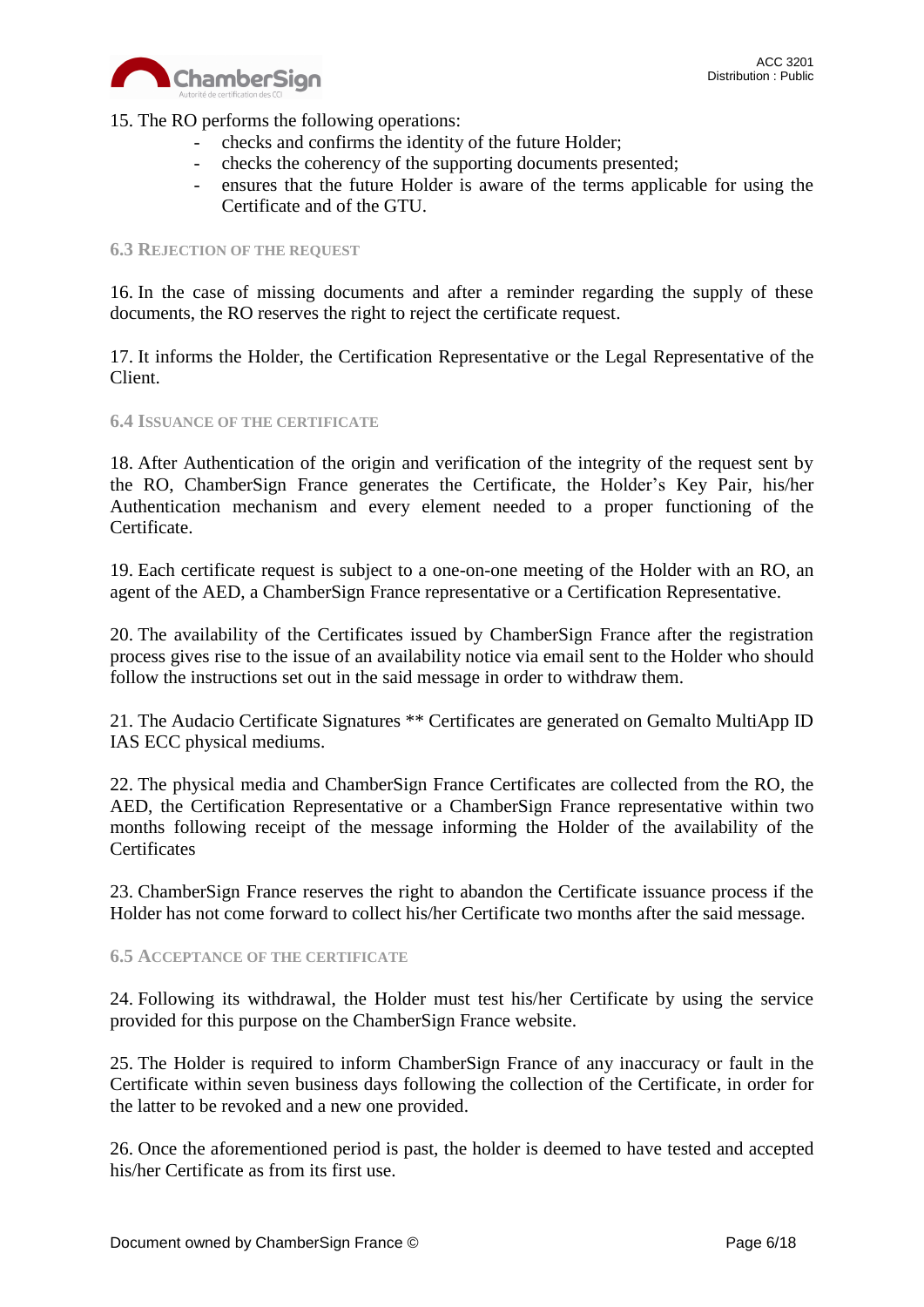

#### <span id="page-6-0"></span>**6.6 ASSISTANCE**

27. In order to assist the Holder, technical instructions on using the Certificate are delivered to him/her during the one-on-one meeting and a telephone assistance or hot line is available on 08 92 23 02 52 (0.34 Euros incl. taxes per minute in Metropolitan France only) from 9a.m. to noon and from 2p.m. to 5p.m., on business days.

28. A tutorial and a FAQ section are available on the ChamberSign France website at the following address: [http://www.chambersign.fr.](http://www.chambersign.fr/)

#### <span id="page-6-1"></span>**6.7 RENEWAL**

29. The renewal of an expired Certificate necessitates that all supporting documents that are no longer valid or that have been modified shall be provided again according to the subscription form. All Holders are warned by email of the upcoming expiry of their Certificate. If he wishes to renew it, the Holder sends a renewal requests on the ChamberSign France website before the expiration date.

30. The renewal of a Certificate implies the renewal of the corresponding Key Pair and the modification of the validity dates but not of the other information, which shall remain identical to the previous Certificate.

31. In case of disqualification of the physical medium of the Certificate during its initial validity period, notably due to a change of CP or of regulations, the renewal of the Certificate shall not be possible. In this case, a new Certificate request will have to be made.

#### <span id="page-6-2"></span>**6.8 AMENDMENT OF THE CERTIFICATE**

32. The amendment of a Certificate corresponds to changes in information without changing the Public Key. **ChamberSign France does not make any amendment to a Certificate**.

33. In the case of a change in the information contained in the Certificate, the Certificate will be revoked and a new Certificate request must be made, in accordance with the terms and conditions set out in these GTU.

#### <span id="page-6-3"></span>**6.9 CERTIFICATION UNBLOCKING**

34. If the Certificate is blocked, notably consequently to a PIN code error, any unblocking shall be performed by ChamberSign France.

35. Any unblocking request shall be preceded by the necessary Java software installation on the Holder's computer.

36. Any unblocking attempt directly performed by the Holder or the Client, through the device driver, may cause a malfunction of the physical medium at the expense of the client.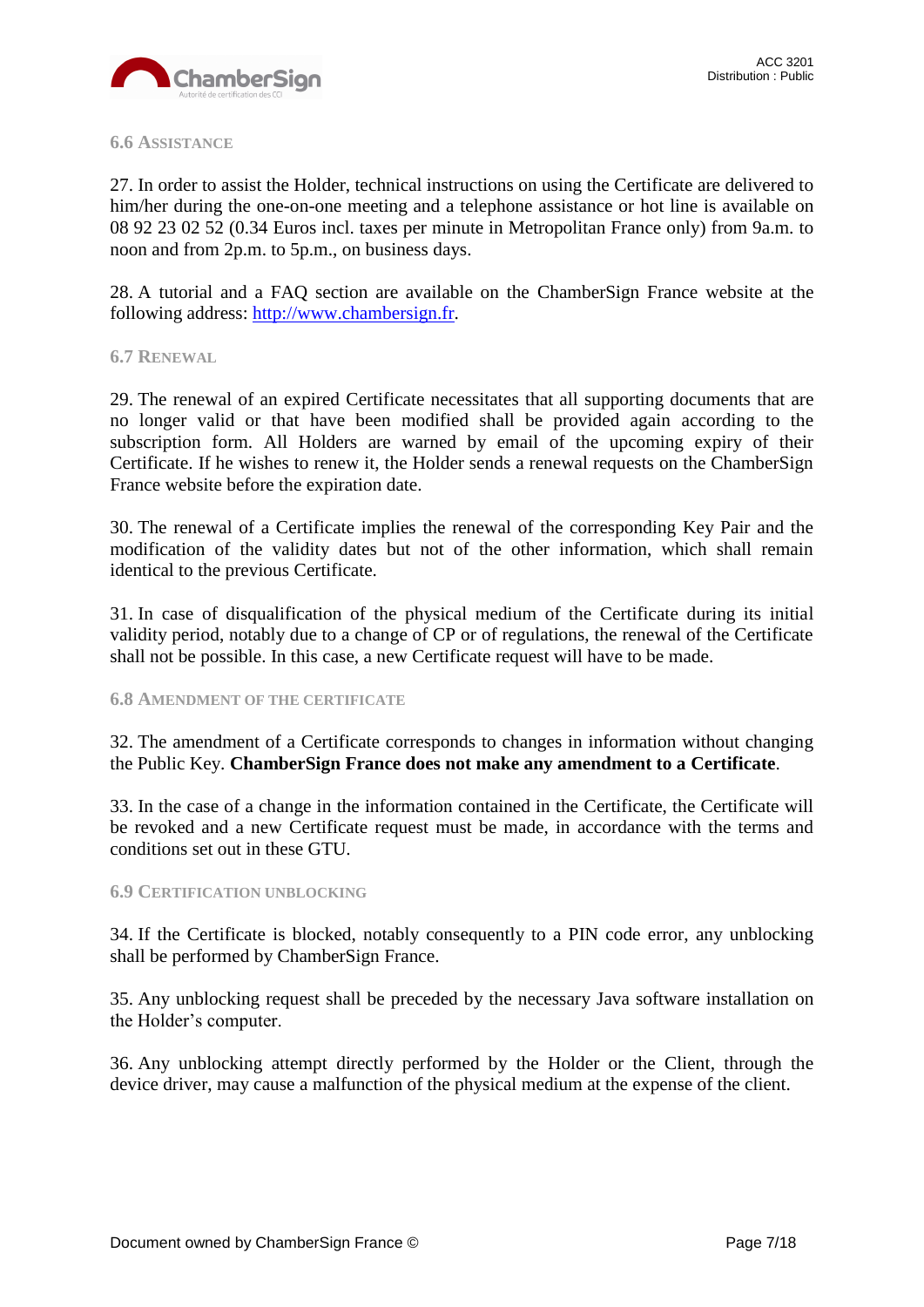

# <span id="page-7-0"></span>**7. CONDITIONS FOR USING CERTIFICATES AND RESTRICTIONS**

37. The use of the Holder's Private Key and of the Certificate must remain strictly limited to Authentication and electronic signature services.

38. The Certificates must not be used for personal purposes.

## <span id="page-7-1"></span>**8. CERTIFICATE VERIFICATION PROCEDURE**

39. ChamberSign France undertakes to provide, 24h/24 a consultancy service on its [www.chambersign.fr](http://www.chambersign.fr/) website enabling to check the validity of the Certificates it has issued.

40. The information made available by ChamberSign to the Certificate User will enable the latter to check and validate the status of a Certificate and of all of the corresponding Certification chain.

### <span id="page-7-2"></span>**9. REVOCATION OF THE CERTIFICATE**

41. A certificate may be revoked by ChamberSign for the following reasons:

- amendment in information contained in the Certificate;
- inaccurate information provided in the registration file;
- lack of payment of the price of the Certificate by the Client;
- possible or proved compromise of the Holder's Private Key;
- malfunction of the physical medium or its associated device driver;
- lack of respect by the Holder of the rules for using the Certificate;
- lack of respect by the Holder and/or the Client of ChamberSign France's CP obligations;
- performance of fraudulent operations;
- termination of the subscription;
- request for revocation of the Certificate by the Client;
- end of the Holder's office or employment with the Client, for whatever reason : death, resignation, etc;
- Theft or loss of the Certificate's physical medium;
- Cessation of the Holder' business.

42. Request to revoke the Certificate may be made at any time by registered letter with confirmation of receipt sent to the RO, or online from the following website: [www.chambersign.fr.](http://www.chambersign.fr/)

43. The revocation request may be made by the following persons:

- the Legal Representative of the Client;
- the Holder;
- the Certification Representative
- ChamberSign France.

44. In case of a theft or loss or the physical medium and when several Certificates are stored on the same medium by the Holder, the Holder's revocation request shall include all of these Certificates.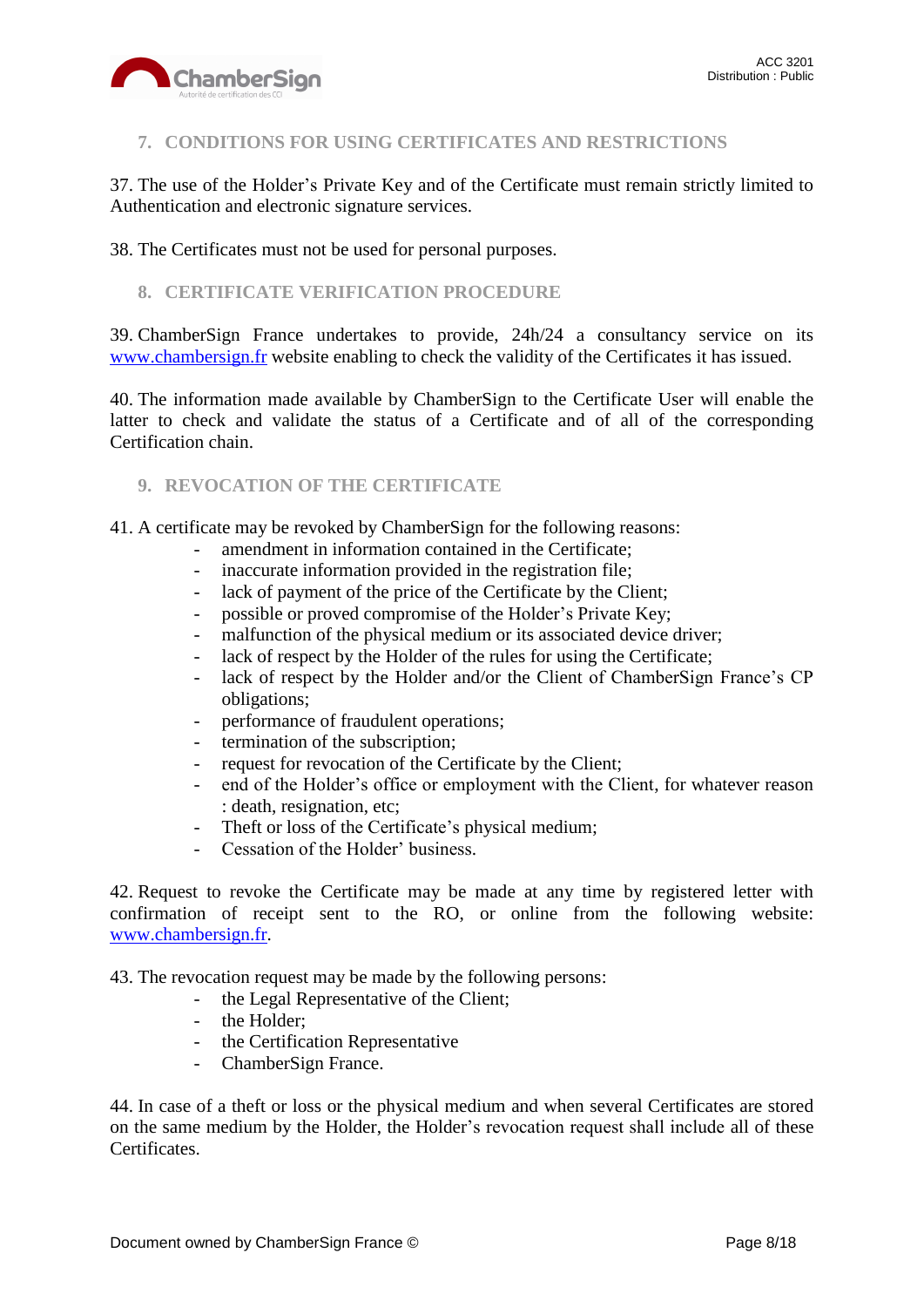

45. The revocation request shall undergo a verification procedure regarding the person making the request and their authority in relation to the Certificate.

46. The Holder receives confirmation of this revocation, by email.

47. The Holder acknowledges and accepts that he will bear all responsibility for any use of the Certificate after having become aware of the occurrence of any of the above-mentioned events, without prejudice to any legal action for liability that ChamberSign France reserves the right to instigate against the Holder.

<span id="page-8-0"></span>**10. CHAMBERSIGN'S OBLIGATIONS**

48. ChamberSign France allocates an OID to its CP which is included in the corresponding Certificates that it undertakes to have evolved in the case of evolution in its CP.

49. It undertakes to ensure the control by the RO of the identification of the Holder, the Legal Representative and, if applicable, the Certification Representative wishing to obtain a signature Certificate.

50. ChamberSign France undertakes to perform the certification services in accordance with the terms and conditions and subject to the restrictions of these GTU.

51. ChamberSign France undertakes to show the User of its Certificates, upon his request, that it has issued a Certificate for a given Holder and that this Holder has accepted the Certificate.

52. It undertakes to endeavour to create and issue Certificates that contain information deemed as accurate.

53. For this, ChamberSign France undertakes to ensure that the Certificate application file is complete, and that the documents provided apparently comply.

54. It undertakes to ensure that the Certificate is delivered to the Holder within a period of 48 hours as from receipt of a full file by the RO.

55. It undertakes to establish, by issuing a Certificate, a link between the identity of a person and the information contained in the said Certificate.

56. Should the Client's Legal Representative use the services of an assignee, the RO undertakes to inspect the assignee's identity and to check the existence of an authorisation signed between the Client's Legal Representative and the assignee.

57. The assignee shall be responsible for the validity of the mandate granted by the Client or its Legal Representative and undertakes to give the RO a sworn declaration to that effect.

58. ChamberSign France takes all reasonable steps to ensure that the Holders are aware of their rights and obligations regarding the use and management of the keys, the Certificates and the equipment and software used for the purpose of the KMI.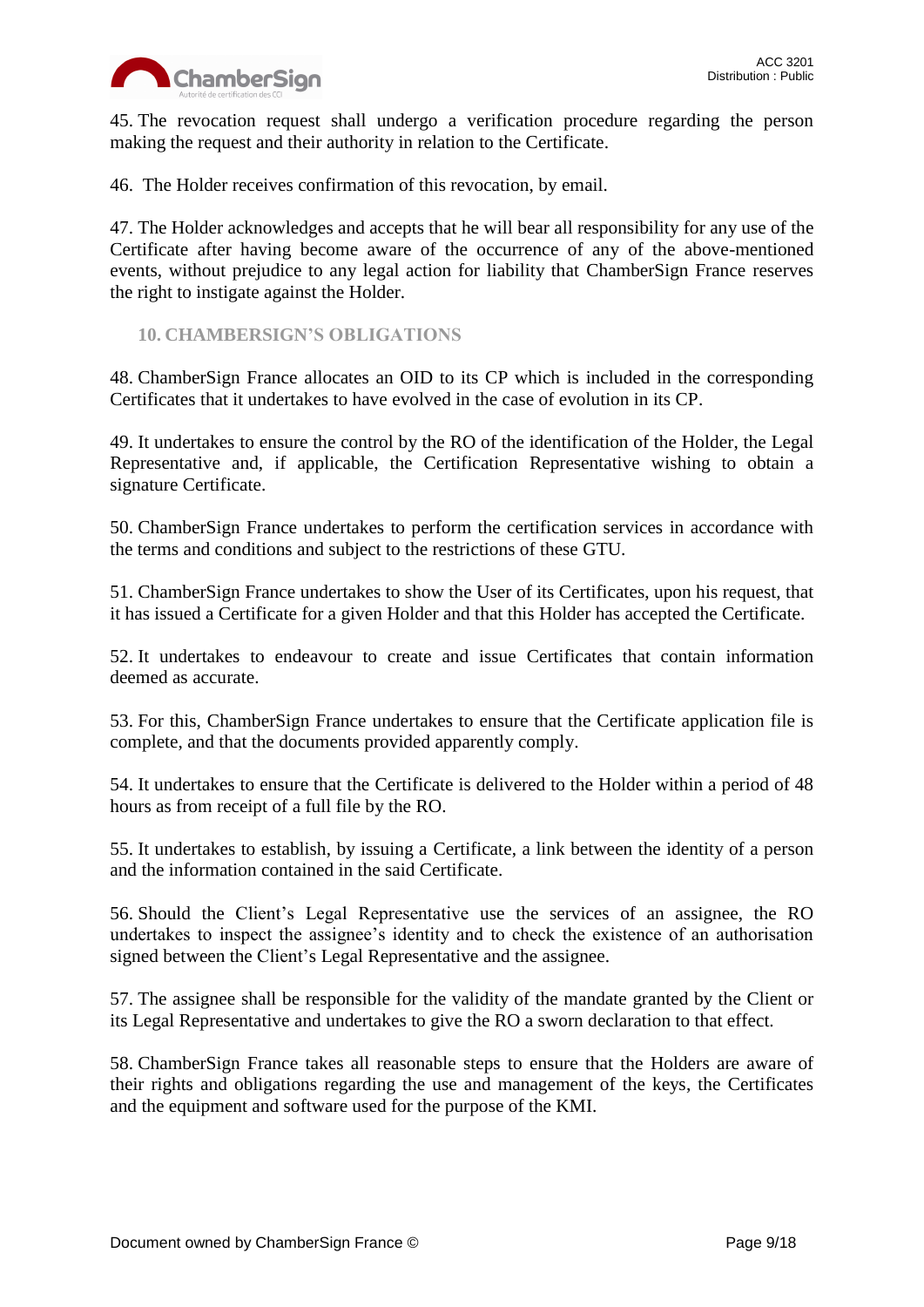

59. ChamberSign France takes all necessary measures in order to cover its liability related to its operations and/or activities and possesses the financial stability and resources required for working in compliance with the CP.

60. ChamberSign France has a general obligation of surveillance as regards the security and integrity of the Certificates issued by it or one of its components.

61. ChamberSign France undertakes to ensure the proper functioning of the Certificates that it issues.

# <span id="page-9-0"></span>**11. CLIENT'S OBLIGATIONS**

62. The Client and its Legal Representative undertake to respect the provisions of the GTU.

63. The Client and its Legal Representative are liable for managing the Certificates issued to their employees, assignees or agents in the scope of the subscription contract, and vouch that every Certificate Holder shall comply with the provisions of the GTU and that no fraud or failure will be committed. In this respect, the Client and its Legal Representative notably ensure that the Holder shall:

- Not make any personal use of the Certificates;
- Not communicate information relative to the creation or modification of the Certificate during the lifetime of the Certificate;
- Respect the revocation procedure as set forth in article 8;
- Keep secret and in a secure manner the confidential data and the Certificate physical medium.

64. The Client and its Legal Representative undertake to provide all useful, accurate and updated information for creating and managing the certificates.

65. The Client and its Legal Representative undertake to inform the related RO with any amendments regarding the information contained in the Certificate, by letter with the supporting documents required, within 30 days from their occurrence. Otherwise, ChamberSign France reserves the right, once the period has passed, to revoke the Certificate (or rescind the subscription).

66. The Client and its Legal Representative vouch for the accuracy of the information provided and the comprehensiveness of the supporting documents required for the registration of the Certificate.

67. The Client and its Legal Representative acknowledge and accept that the information provided in this respect is kept and used by ChamberSign France in order to manage the Certificates in accordance with the conditions stipulated by law and in particular those regarding the protection of personal data.

68. The Client and its Legal Representative acknowledge being informed of the installation condition of the ChamberSign France Certificates. In particular, the Certificate is the subject of a tutorial available on the ChamberSign France website.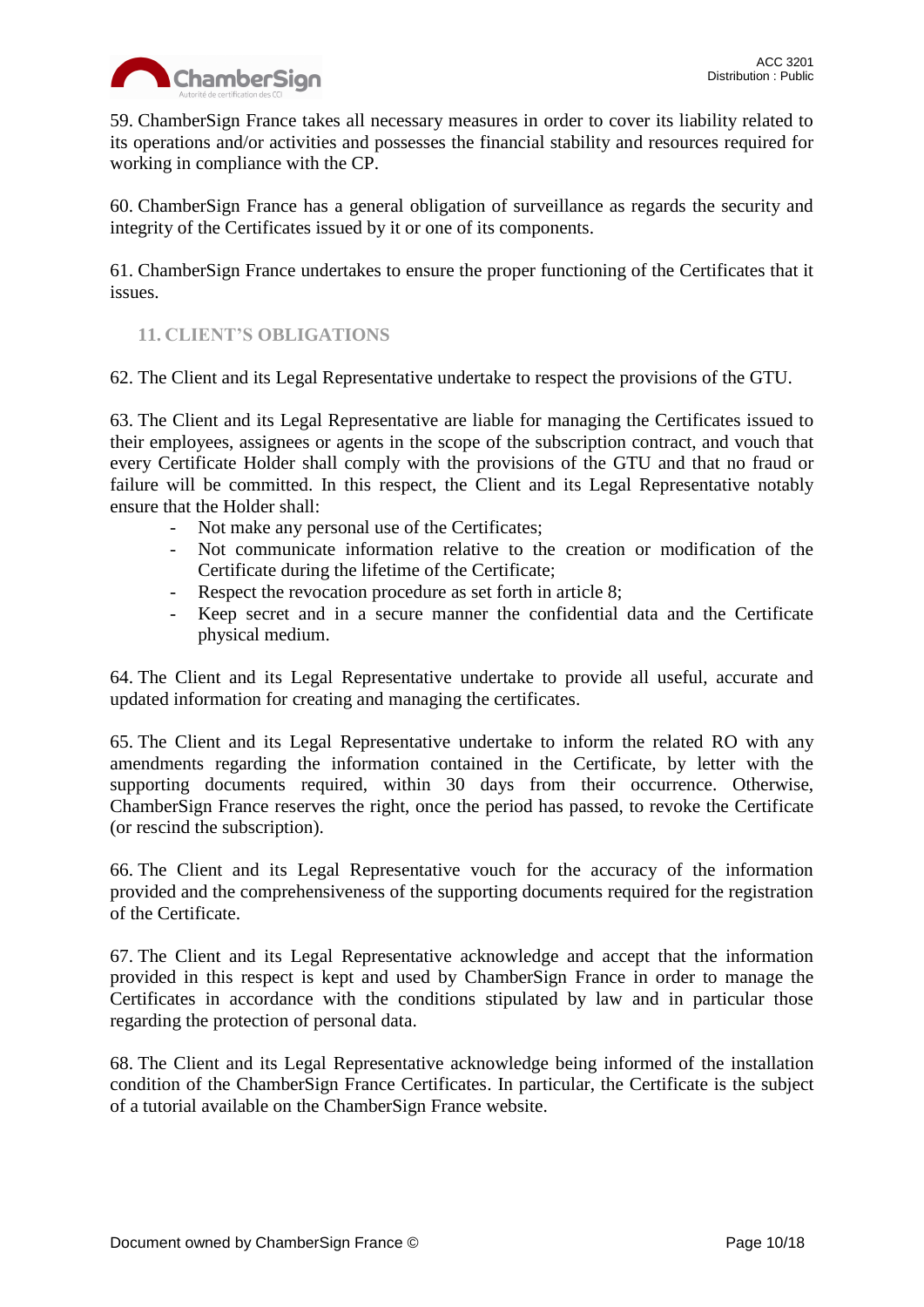

69. The Client and its Legal Representative shall choose equipment and software providing the necessary security for the installation and protection of the Certificates and material support.

<span id="page-10-0"></span>**12. HOLDER'S OBLIGATIONS**

70. The Holder commits to give any necessary, accurate and updated information for the creation and managing of Certificates for the duration of the contract.

71. The Holder vouches the accuracy of the given information and of the comprehensiveness of the supporting documents required for the registration of the Certificate.

72. He acknowledges and accepts that the information provided in this respect is kept and used by ChamberSign France in order to manage the Certificates in accordance with the conditions stipulated by law and in particular those regarding the protection of personal data.

73. The Holder informs ChamberSign France of any amendment regarding the information contained in his/her Certificate. In the case of a lack of prior information from the Holder to ChamberSign France, ChamberSign France's liability may not be engaged in case of discrepancies between the information and reality.

74. ChamberSign France reserves the possibility to perform random checks regarding the accuracy of the information contained in the Certificate.

75. The Holder commits to inform the related RO with any amendments regarding the information contained in the Certificate, by letter with the supporting documents required, within a period of 30 days as from their occurrence. Otherwise, ChamberSign France reserves the right, once the period has passed, to revoke the Certificate.

76. The Holder acknowledges that he/she has been informed of the conditions of installing the Certificates and of the tutorial available on the ChamberSign France website.

77. The Holder chooses equipment and software providing security in keeping with his/her needs for the installation and protection of the Certificates and physical media.

78. The Holder undertakes to respect the authorised uses of the Key Pairs and Certificates.

79. The Holder protects his/her Private Key by means that are adapted to his/her surroundings. He notably commits to not communicate his PIN code or his security questions' answers to a third party.

80. The Holder protects his/her activation data and, if need be, implements it.

81. The Holder protects the access to his/her Certificates base.

82. The Holder respects the conditions of using his/her Private Key and the corresponding Certificate.

83. The Holder must make, immediately, a revocation request of his/her Certificate in the case of compromise or suspected compromise of his/her private key (or his activation data).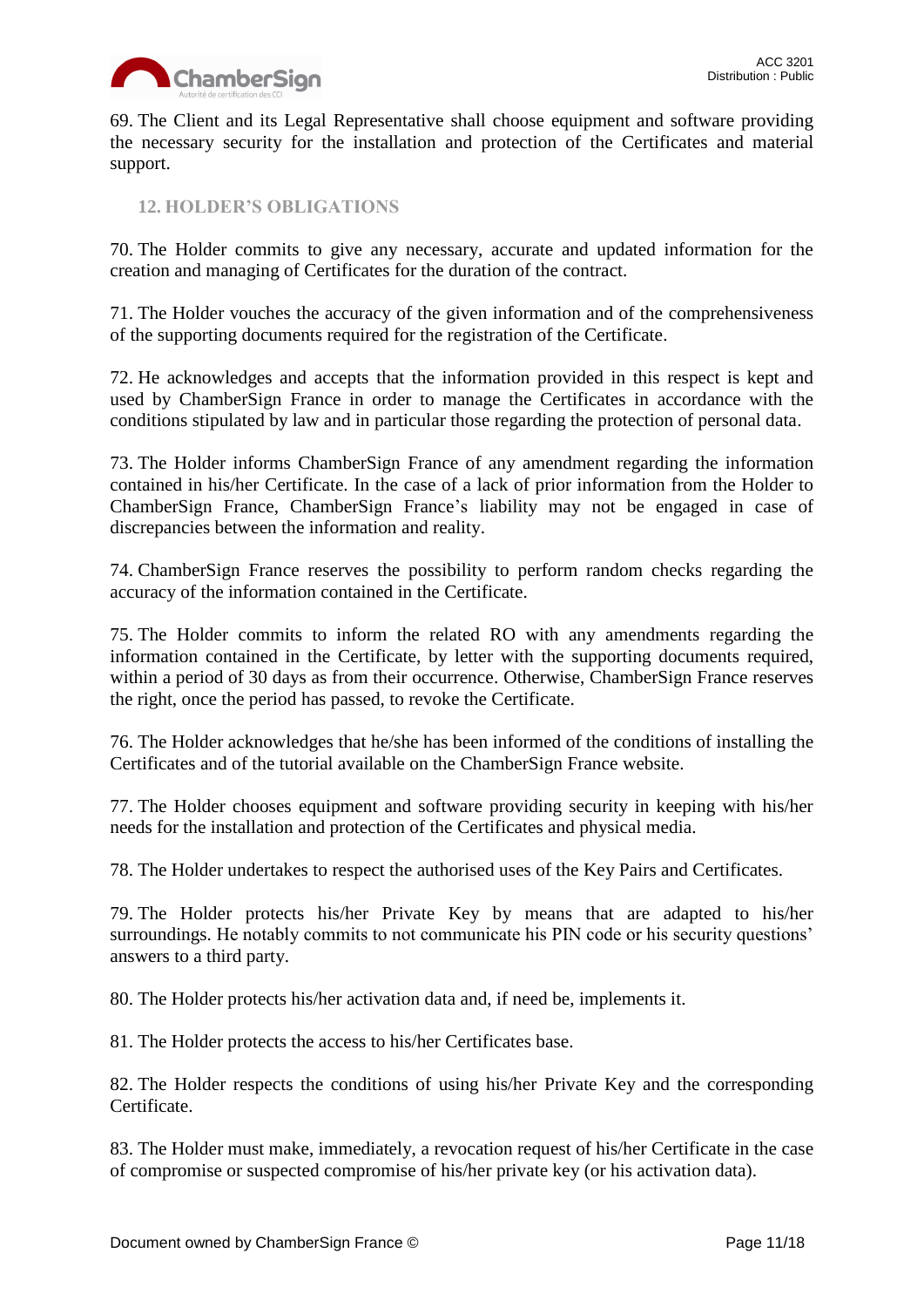

84. The Holder undertakes not to deliver the Certificate attributed to him/her or the protection codes of this Certificate.

85. The Holder is informed that the personal identity information may be used as elements of authentication during the revocation request.

<span id="page-11-0"></span>**13. OBLIGATIONS OF CERTIFICATE USERS**

86. The Certificate Users undertake to respect these GTU.

87. The Certificate Users check and respect the purpose for which a Certificate has been issued.

88. The Certificate Users check that the Certificate issued by ChamberSign France is referenced at the security level and for the level of trust required by the application.

89. When the Holder is not the Legal Representative of the Entity, the Certificate User is responsible for checking that the Holder, on the date of signature, has the necessary powers for binding the Entity for the deed in question.

90. For each of the Certificates of the certification chain, from the Holder's Certificate to the root certification authority, the Certificate Users check the status of the Certificate and in particular the digital signature of ChamberSign France, issuer of the Certificate in question, and inspect the validity of this Certificate.

91. The Certificate Users check and respect the obligations of the Certificate Users set forth in the applicable CP.

#### <span id="page-11-2"></span><span id="page-11-1"></span>**14. PRICE AND PAYMENT**

**13.1. PRICE**

92. The price of the Certificates is assessed in accordance with the pricing conditions issued by ChamberSign France.

93. The following settlement means are accepted:

- Cash card;
- Bank transfer;
- Order for payment;
- Cheque.

94. No discount is granted in the case of early settlement.

95. ChamberSign France reserves will invoice bank fees to the Client should the latter issue a bad cheque, along with any costs incurred due to a payment error by the Holder, or in case of a double payment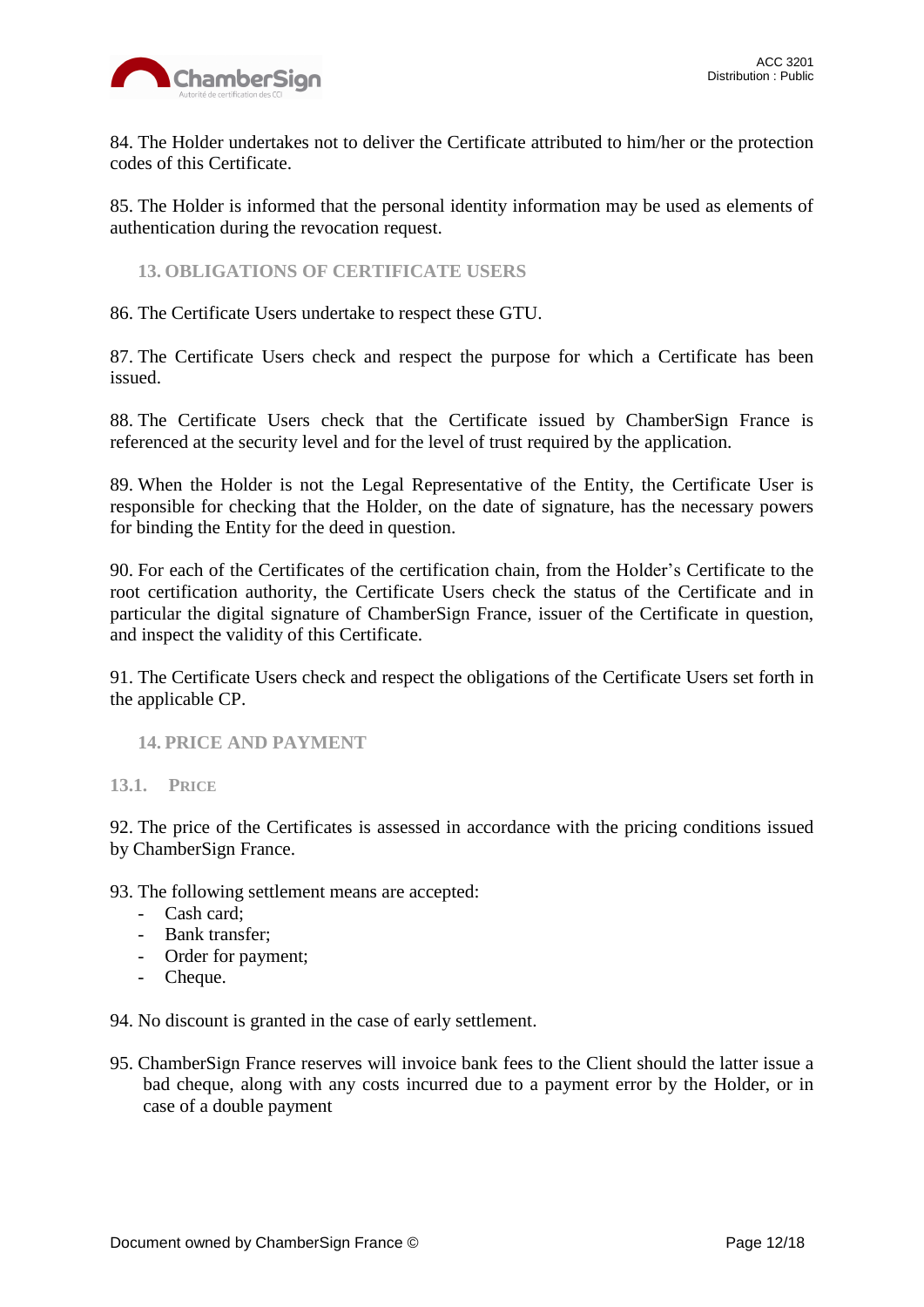

- 96. The price of the Certificate is settled upon receipt of the invoice which corresponds to the downloading of the certification or to the anniversary date, if the payment is made in instalments.
- 97. As an exception to the above, the Client may request, on its Certificate request, to benefit from a payment by yearly instalment.. In this case, the annual subscription fee is due at the Certificate anniversary date, as set forth in the subscription invoices, unless the Certificate has been revoked by the Client or the Holder at least one month before this date.
- 98. Payments are due on their due date even if the invoices issued by ChamberSign France do not mention a purchase order number or any other specific mention requested by the Client.
- 99. The Client acknowledges that the price of the Certificate is fully owed notwithstanding the Certificate early revocation, for whatever cause and even when the payment is made in instalments. The Client may consequently be obligated by way of court proceedings or by a judicial officer (bailiff) to pay any remaining amount.
- 100.In the case of lack of settlement within the required period, an indemnity shall be owed, in accordance with article L 441-6 of the Code de Commerce, calculated on the basis of the interest rate applied by the European Central Bank to its most recent refinancing operation, increased by 10 percentage points, as well as a fixed indemnity for recovery costs of 40  $\epsilon$ .
- 101.These penalties will be applicable as from the day following the date stipulated for the settlement of the invoice and shall be payable without any reminder being required.
- 102.In the case of lack of settlement, the Certificate will be rightfully revoked without entitling any party to compensation or replacements.

## <span id="page-12-0"></span>**13.2. INVOICING**

- 103.Original invoices are issued by ChamberSign France under electronic form and sent by email to the Holder or to any email address indicated to this purpose by the Holder during the Certificate request. The Holder and the Client commits to inform ChamberSign France of any email address modification.
- 104.No request to obtain a paper invoice will be honoured.
- 105.An invoice is issued for each individual Certificate, even when the Client has several Certificates. The issuance of a global invoice on the Client request will generate an extra cost of 40  $\epsilon$  without tax plus 5  $\epsilon$  without tax per Certificate (cost of cancelling each invoice).
- 106.The Client's registered name and address indicated on the Certificate request will be used to issue invoices. No changes to this information may be made on the invoices or on the Certificate. In the case of a change of the information in the Certificate, the Certificate will have to be revoked and a new Certificate request done, under the GTU conditions.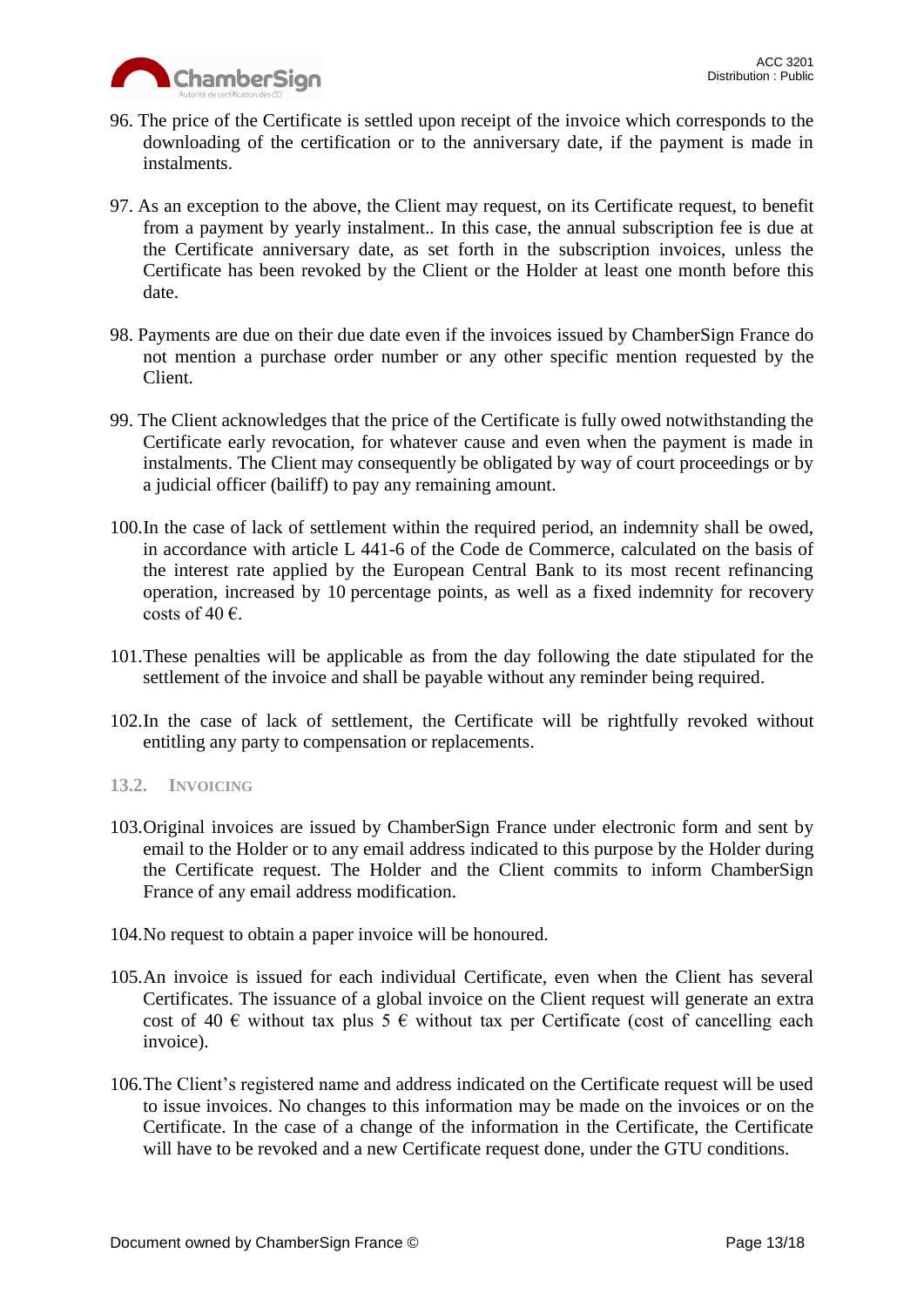

- <span id="page-13-0"></span>107.ChamberSign France is liable for the compliance of its Certification Policy with the requirements issued by the Standard-CP.
- 108.ChamberSign France bears the cost of any damaging consequences as a result of failure by it or one of its components to respect its Certification Policy.
- 109.ChamberSign France acknowledges that its liability is incurred in the case of fault or negligence, by itself or one of its components, of any kind and seriousness whatsoever, which may lead to Holders' personal data being read, altered or misused for fraudulent purposes, whether this data is contained or in transit in the ChamberSign France Certificate management applications.
- 110.It is responsible for maintaining the level of security of the technical infrastructure that it uses for providing its services.
- 111.ChamberSign France may not be held liable for the prejudice caused by a use of the Certificate that exceeds the limits of the authorised use.
- 112.ChamberSign France's liability may not be incurred in the case of inaccurate information due to false declarations, false documents or the absence of information on amendments occurring in the situation of the Client, the Holder, or the Legal Representative or the Certification Representative upon creating the Certificate or during its validity period, whether such false declaration, false document or omission is intentional or not.
- 113.ChamberSign France does not make any commitment, or take on any liability as regards the consequences of delays in transmission, alteration, errors or losses of any electronic message, letter or document signed.
- 114.ChamberSign France may not be held liable for any content of the messages signed using its Certificates, the Client and the Holder being exclusively responsible to third party for the content of such messages.
- 115.Without prejudice to the section entitled "Insurance", ChamberSign France may not, under any circumstances, be held liable for any consequential damage such as, for example, any financial or commercial prejudice, or loss of profits or business, caused by or resulting from the subscription or related to the use of the Certificates issued by ChamberSign France.
- 116.It does not take on any commitment or liability regarding the use of a Certificate that does not comply with these GTU, in particular as regards the inspection procedures on the validity of the Certificate during a transaction.
- 117.Furthermore, ChamberSign France may not be held liable for phenomena related to the normal wear and tear of computing media, and in particular the deterioration of the information held on the said media due to the influence of magnetic fields.
- 118.ChamberSign France may not be held liable for damage related in particular to an interruption or fault in the services and applications of the Certificate User.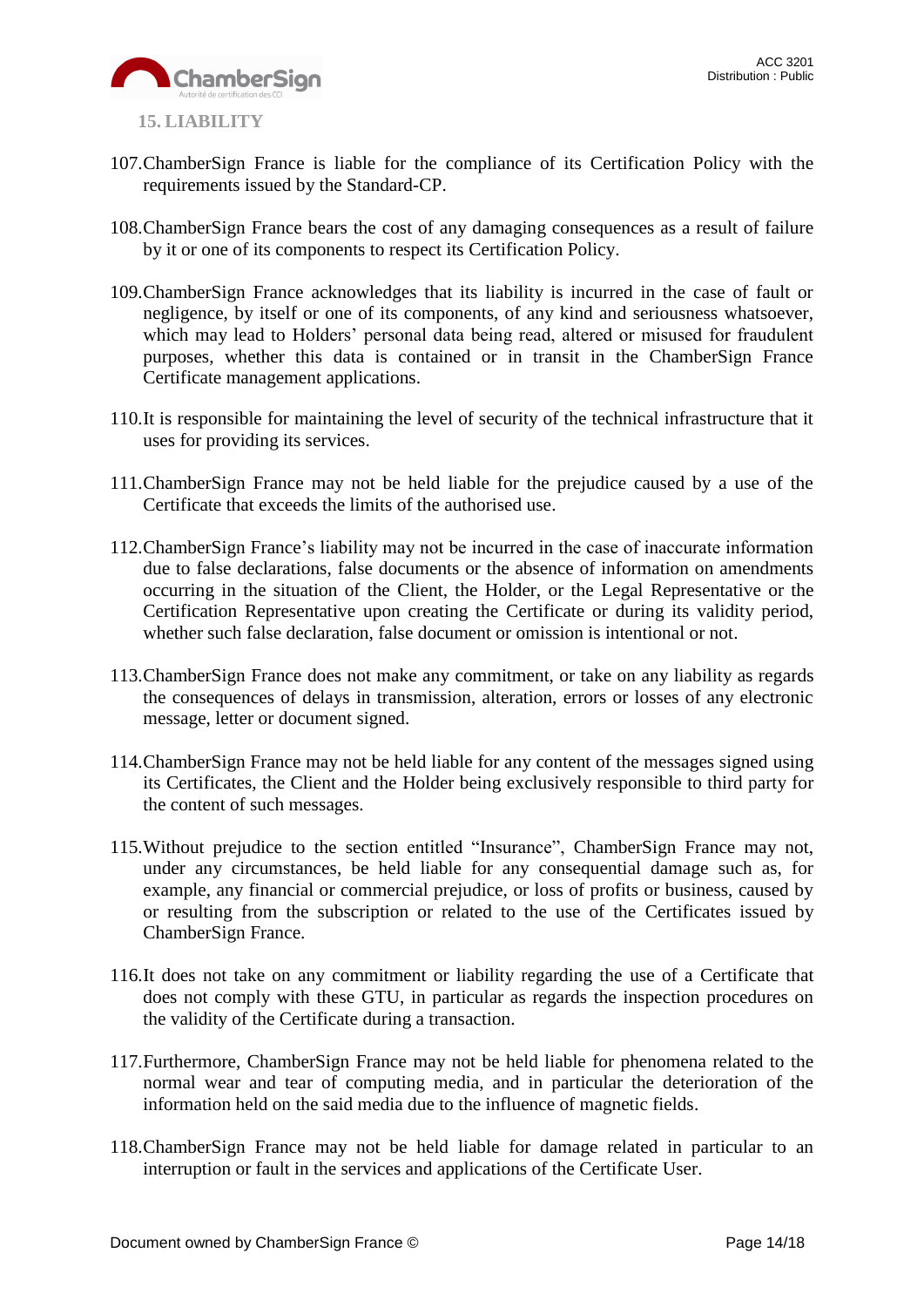

- 119.If the Legal Representative has acquired one or several physical media, ChamberSign France is only responsible for their physical issue.
- 120.As a result of the constant evolution of the technology and applicable framework security standards, in the case of a fault of the physical medium or its related device driver, the Client will have to make a revocation request.
- 121.ChamberSign France may not be held liable for the use of the Private Key of the Holder, who has personal liability for it. Any damage related to the Compromise of the Private Key is borne by the Legal Representative.
- 122.ChamberSign France may not be held liable for any illegal use of the Certificate when the Client, Legal Representative, Certification Representative or Holder have not made a revocation request in accordance with these GTU.

<span id="page-14-0"></span>**16. INSURANCE**

- 123.ChamberSign France has taken out an insurance policy through Gras Savoye, insurance broker, covering the consequences of its professional civil third-party liability, for all physical, material and consequential damage resulting from its activity.
- 124.According to the terms of the insurance policy taken out by ChamberSign France, and in the limits and conditions stipulated in this policy, the Holder may benefit from the replacement of a lost or stolen Certificate.

<span id="page-14-1"></span>**17. CONFIDENTIALITY**

125.All information and all data provided by the parties, in writing or verbally shall be considered as confidential.

126.The parties undertake to:

- treat the confidential information with the same level of protection as they apply to their own confidential information of the same importance;
- keep the information confidential and ensure that it is not revealed or likely to be revealed either directly or indirectly to any third party;
- avoid the confidential information being either copied, reproduced, duplicated, in part or in whole, when such copies, reproductions or duplications are not directly related to the performance of these general terms.

<span id="page-14-2"></span>**18. INTELLECTUAL PROPERTY**

- 127.The parties declare and guarantee that they have free disposal of the trademarks, names, corporate names and other distinctive signs to be used in relation to these general terms.
- 128.With the exception of the use of the Certificates as stated in the GTU, the Entity and the Client and the Holder shall not present or use trademarks, logos, files or any other intellectual property rights belonging to ChamberSign France without its prior, explicit and written authorization.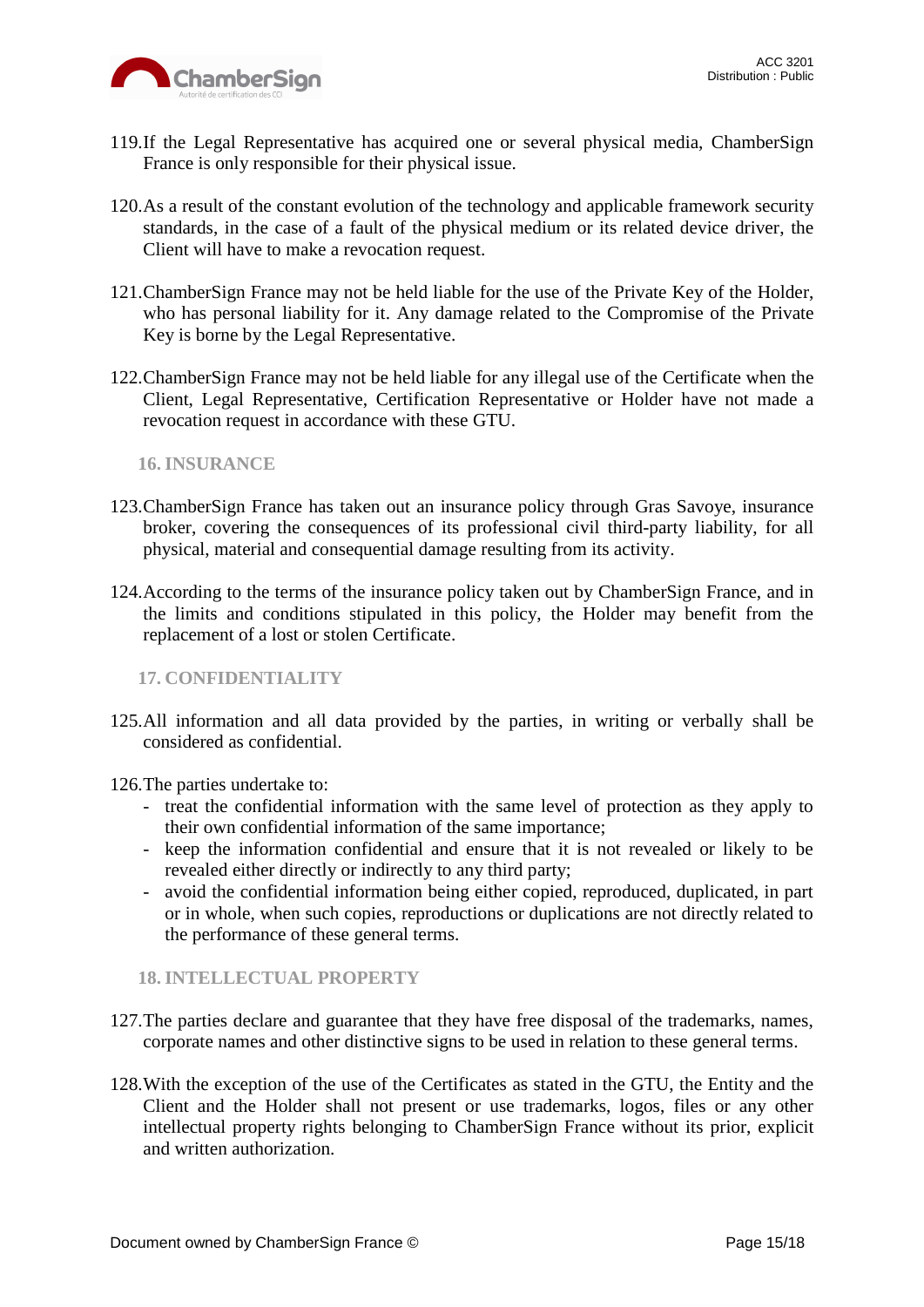

- <span id="page-15-0"></span>**19. PERSONAL DATA**
- 129.The personal data collated by ChamberSign France for the purpose of issuing and keeping the Certificates will only be processed for the purpose for which they have been collated.
- 130.ChamberSign France represents and warrants that the collection of personal data in relation to these general terms and the processing for which it is responsible is performed in accordance with the terms of law no. 78-17 of  $6<sup>th</sup>$  January 1978 regarding IT, files and freedom.
- 131.In particular, ChamberSign France deals personally with the observation in relation to the persons involved in the collation and processing of personal data of the information specified in article 32 of the law of  $6<sup>th</sup>$  January 1978.
- 132.ChamberSign France ensures the confidentiality and security of the data collated in relation to these general terms.
- 133.However, this data may be provided to the technical operator of ChamberSign France, which respects the same confidentiality policy as ChamberSign France.
- 134.The Legal Representative, the Certification Representative and the Holder may write to ChamberSign France, at the following address: ChamberSign France - 46 avenue de la Grande Armée - 75858 PARIS Cedex 17, in order to use their rights to access, question, oppose for legitimate grounds, and rectify the information about them and being processed by ChamberSign France, in accordance with the conditions set out by the law of 6<sup>th</sup> January 1978.

<span id="page-15-1"></span>**20. TERMINATION OF THE SUBSCRIPTION**

- 135.The Client may terminate the subscription at any time, without reason.
- 136.In this case, the latter may not claim the reimbursement of the amounts already paid in relation to the subscription for ChamberSign France's Certification service.
- 137.ChamberSign France may terminate the subscription in advance if the Legal Representative or the Holder does not respect the contractual obligations incumbent upon them, after formal notice remaining unanswered after 30 days.
- 138.The subscription is terminated automatically:
	- in the case of expiry of all of the Certificates that have not been renewed;
	- in the case of revocation of the Certificates;
	- in the case of lack of payment of the price of the subscription.
- 139.If, after revocation, ChamberSign France receives a new certificate request from the same person, a new file shall be created and the GTU should be signed again.
- 140.In the case of termination occurring before the end of the validity period related to the Certificate, for reasons not attributable to ChamberSign France, the price paid by the Client shall remain acquired by ChamberSign France.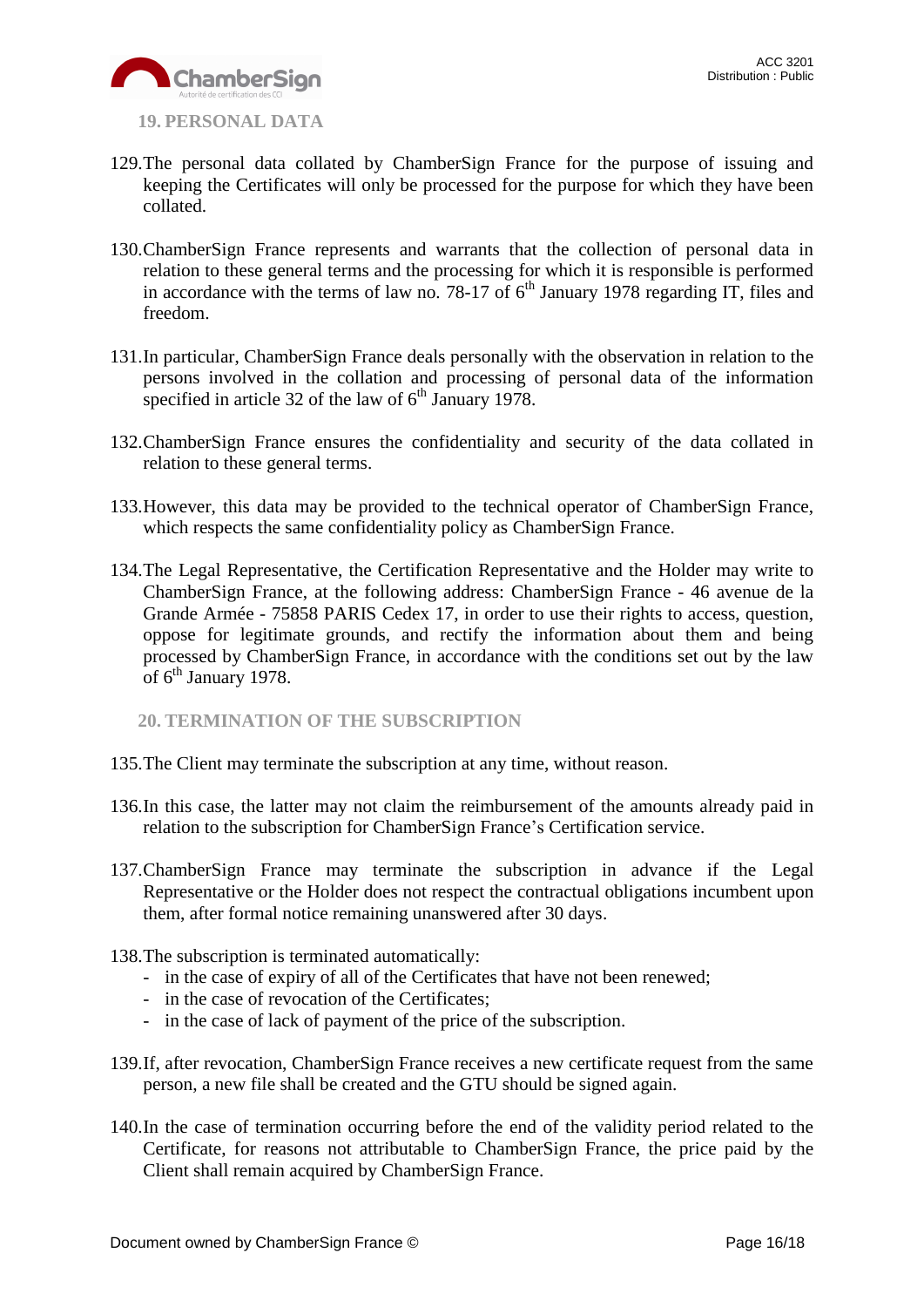

<span id="page-16-0"></span>**21. CONSERVATION**

- 141.ChamberSign France shall keep the documents regarding the proof of the Holders' identification inspection for the periods stipulated in the Certification Policy.
- 142.The logbooks shall be kept on site for a period of 30 days. After being generated, they shall be archived and kept for five years.
- 143.The registration files are archived for a period of 11 years from the Certification issuance. If the Client requests a copy of the registration file, the related cost shall be charged to the Client.
- 144.The Certificates and the CRLs are archived for a period of 5 years.
- 145.If the Client wishes the registration file, the Certificates or the CRLs to be archived for a longer period, he shall do it on its own and bear the relevant costs.

### <span id="page-16-1"></span>**22. NULLITY**

146.Should one or several clauses of these GTU be deemed as null and void or declared as such by a law, regulation or further to a final ruling from a jurisdiction, the other clauses shall maintain their full validity except in the case of characteristics that are inseparable from the disputed clause.

<span id="page-16-2"></span>**23. ENTIRE AGREEMENT**

- 147.The parties acknowledge that the GTU, subscription form, pricing list and Certification Policy of ChamberSign France and any contractual document regarding the issuance and management of the Certificates constitute the whole of the agreement.
- 148.In the case of contradiction, these terms shall prevail over any other of the parties' documents and notably the Client's general term of purchase.

<span id="page-16-3"></span>**24. DISPUTE SETTLEMENT – JURISDICTION – APPLICABLE LAW**

- 149.In the case of difficulty in interpreting and performing the terms of the contractual documents or of one of their riders, the parties decide to submit this difficulty to an outof-court procedure and/or if necessary, use the services of an appraiser.
- 150.Otherwise, cases will be referred exclusively to the judicial courts.
- 151.These GTU are governed by French law.
- 152.The same applies for the form and content rules, notwithstanding the places of performance of the substantial or ancillary obligations.
- 153.The French laws and standards applicable to electronic signature Certificates are in particular: